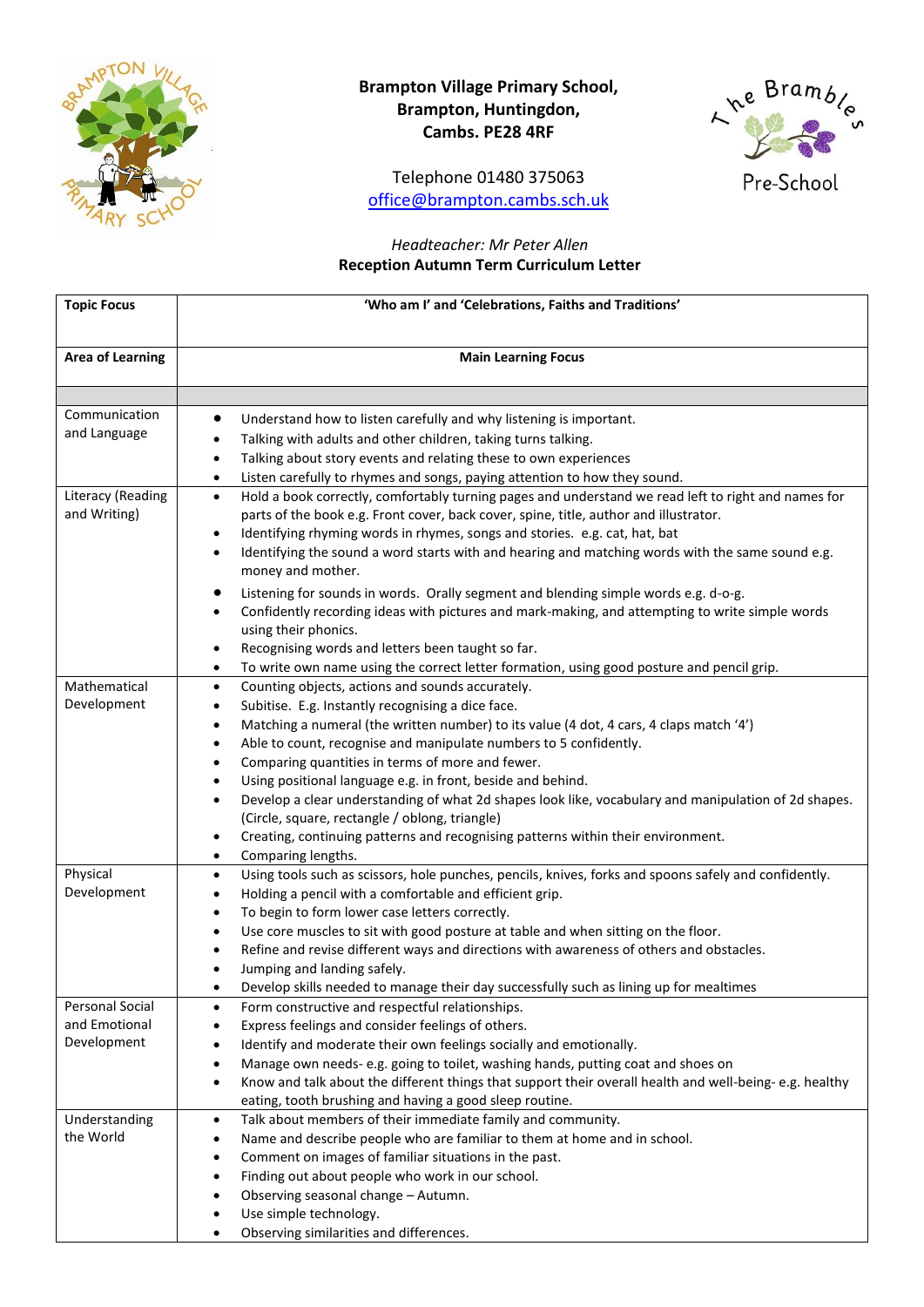| <b>Expressive Arts</b><br>and Design                             | Singing songs in group or on own, matching the pitch and following the melody.<br>Explore and engage with percussion instruments and perform solo or in groups.<br>Colour mixing with powder paint.<br>Rolling and moulding play dough.<br>Observation of patterns in the environment and creating patterns using paint and other media e.g.<br>collage or printing.<br>Joining construction toys to make things e.g. large wooden blocks, Lego and K'nex. |
|------------------------------------------------------------------|------------------------------------------------------------------------------------------------------------------------------------------------------------------------------------------------------------------------------------------------------------------------------------------------------------------------------------------------------------------------------------------------------------------------------------------------------------|
| Characteristics of<br>Effective<br>Learning linked<br>to $6 R's$ | Responsibility- using the equipment appropriately, putting belongings and toys we have used away.<br>Reciprocity- playing and working together and helping each other.<br>Resilience- showing a 'can do' attitude and to keep on trying.                                                                                                                                                                                                                   |
| <b>Visits</b>                                                    | Possible Chapel Visit to Brampton Methodist Church                                                                                                                                                                                                                                                                                                                                                                                                         |

Hello, and welcome to Reception! Here is some information to help ease you in to school life, as well as some dates for your diary.

## **\*LABELLING**

Thank you for all the labelling you have done – **please check all uniform and bags are clearly marked with names** as we have a better chance of finding and returning it should it become lost. If your child brings a lunch box at any time, please label on the outside as it really helps at lunch times and home times.

## **Zoom Calls**

It was really great to meet you all during the zoom calls. We certainly found them extremely useful in getting to know our families and finding out about the children. We do hope that you found them useful too.

## **Drop Off**

The children have all made a really good start and have been coming into classrooms really happily and independently each day. This has made the start of our days really calm and has meant that busy learning sessions have got going promptly. Thank you so much for your support and cooperation with social distancing etc…. Please do remember that If you have had to leave your child upset at the start of the day we are very happy either for you to telephone a short while later to ensure they have settled or to give you a quick call to let you know they are ok.

## **\*SCHOOL EQUIPMENT**

Thank you for all the wellies sent in so far. If your child hasn't yet got wellies in school please send in **NAMED** wellies as soon as possible, so they can play in the reception garden through the Autumn/Winter without getting too muddy!

Please ensure that book bags are in school as soon as possible as they will need them very soon.

#### **Classroom Tour**

We would like to give you the opportunity to come and see your child's classroom. There will be an opportunity for your child to show you around their classroom before collecting them at the end of the day as follows:

**Reception Maple- Tuesday 21st September @2.45pm Reception Beech- Wednesday 22nd September @ 2.45pm Reception Willow- Thursday 23rd September @ 2.45pm** 

#### **\*Reading and Phonics Information**

On Friday 24<sup>th</sup> September we will be posting a Phonics and Reading power point presentation on the school website. This presentation will explain in detail how phonics and reading are taught at Brampton and how you can best support your child's early reading at home. We will also be emailing out some additional handouts which you may find useful.

#### **\* TOPICS FOR THIS TERM**

Once our initial assessments of the children are finished our topic will be **'Who am I' and 'Celebrations, Faiths and Traditions'** for this term.

#### **\*WELL DONE BOARD**

Reception children follow the Early Years Foundation Stage Curriculum, and parent contributions are valued. One way we have found that helps to support communication between home and school, as well as celebrate your child's achievements, is by having **Parent Postcards**– you will find these on the Evidence Me app . They are a lovely way for you to share with us the significant things that children have been doing at school. We are asking families to share one or two postcards each half term. Teachers will share these with the class and respond as appropriate. Please be aware however that responses will not be immediate.